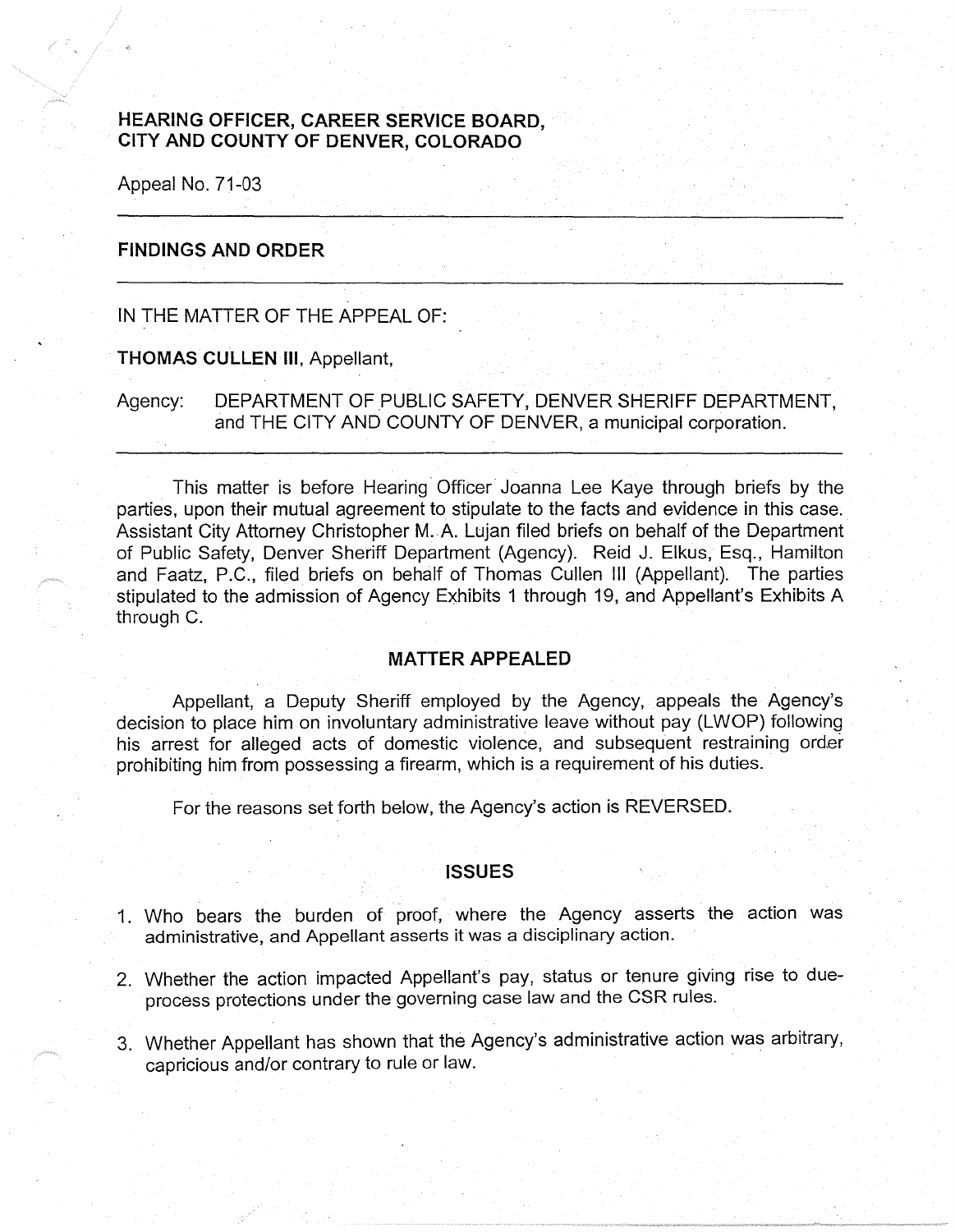# **PRELIMINARY MATTERS**

## **1. The Hearing Officer has jurisdiction over this case.**

The Hearing Officer finds she has jurisdiction to hear this case as a grievance alleging violations of the CSR rules pursuant to CSR 19-10 d), which states:

#### Section 19-10 Actions Subject to Appeal

An applicant or employee who holds career service status may appeal the following administrative actions relating to personnel.

... d) Grievances resulting in rules violations: Any grievance which results in an alleged violation of the Career Service Charter Amendment, or ordinances relating to the Career Service, or the Career Service Personnel Rules ...

## **2. Any facts not included in the stipulation are disregarded.**

The hearing in this case was vacated upon agreement by both parties that the facts are undisputed, and that the only remaining issues are those of law. Appellant set forth the below facts in its Opening Brief filed 11/13/03 (pp. 1-2). This is the same list of stipulated facts in the Agency's Exhibit 20 attached to its Motion for Summary Judgment or Closing Arguments in the Alternative filed 11 /12/03 (hereafter "Agency's Opening Brief'). However, the Agency's brief alleged additional facts relevant to the reasons for Appellant's arrest (p. 2) that were not included in the stipulation. Appellant strenuously · objected to this in his Response Brief (pp. 2-3). He argued he did not stipulate to these additional facts, and that their inclusion further tends to underscore a pattern by the Agency to disregard Appellant's constitutional right to a presumption of innocence.

The Agency has not disputed Appellant's allegation that he did not stipulate to these additional facts. Furthermore, they are not relevant to a determination in an administrative action, and appear to be offered to justify some negative action against Appellant. The facts in question are rendered irrelevant by the Agency's own assertion that this action was administrative and not disciplinary in nature. Therefore, the Hearing Officer has disregarded the unstipulated facts in the Agency's Opening Brief (p. 2).

### **FINDINGS OF FACT**

The parties stipulated to the following facts.

- 1. Appellant has been employed by the Agency as Deputy Sheriff since 1988.
- 2. It is a necessary requirement of the position of Deputy Sheriff to carry a firearm.

2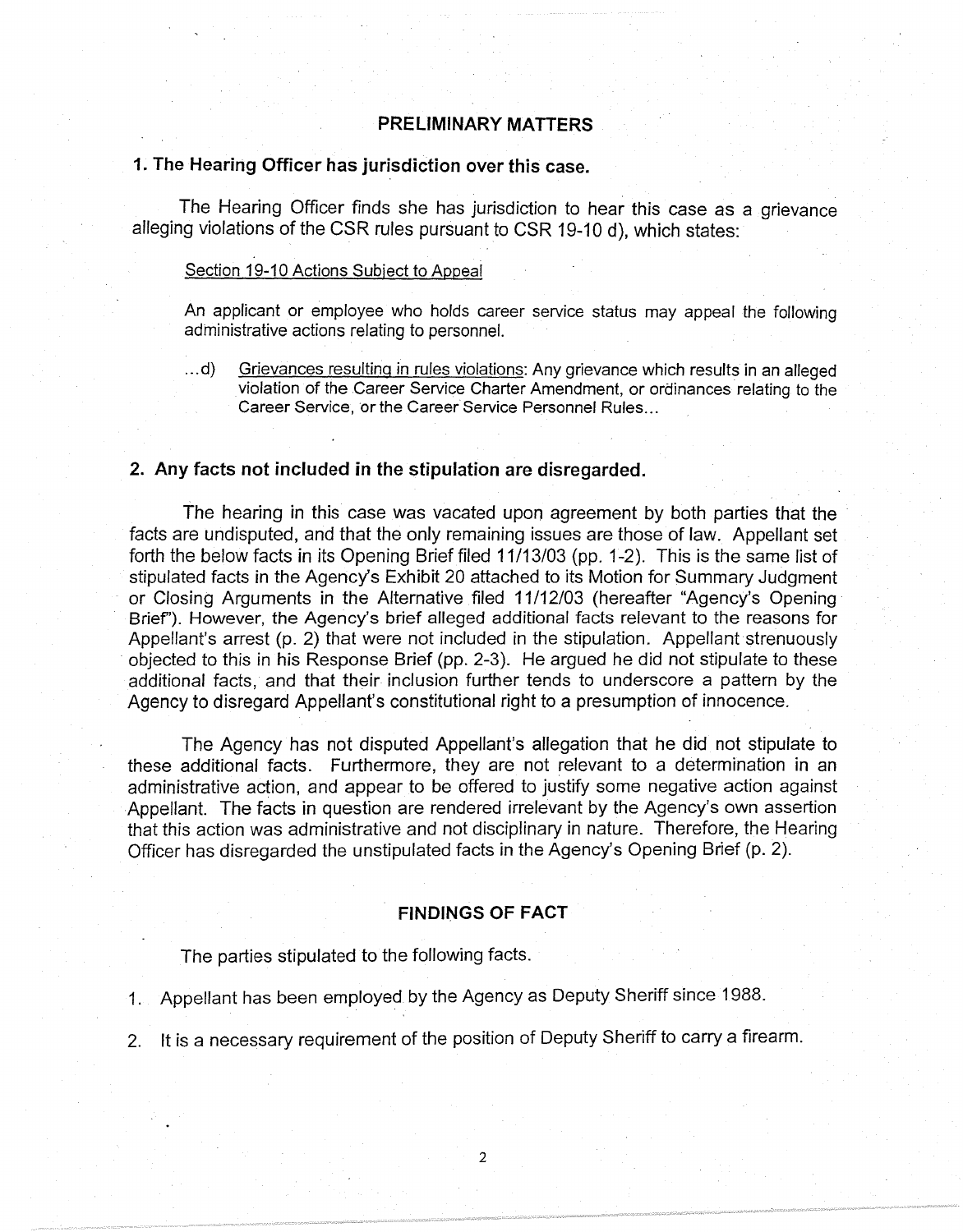- 3. Appellant was arrested on March 30, 2003 and placed into custody for menacing and criminal mischief involving an alleged act of domestic violence against his wife.
- 4. On April 1, 2003 Appellant was released on bond. As a stipulation for his release, the Arapahoe County Court entered a restraining order prohibiting Appellant from possessing a firearm or other weapon.
- 5. On or about April 1, 2003, Appellant was taken off the duty roster of the Denver Sheriff Department and placed on LWOP under CSR 11 for a period of seven days pending the outcome of his criminal charges, or modification of the restraining order. During this period, Appellant was ordered to take either compensatory or vacation leave without his consent or agreement, and without a pre-disciplinary . meeting.
- 6. Appellant did not have the restraining order amended within the seven-day time frame as ordered by the Agency in Captain Homer's letter dated April 10, 2003.
- 7. On April 21, 2003, on behalf of the Agency, Captain Horner ordered the extension of Appellant's LWOP until May 9, 2003 so Appellant would have sufficient time to have the restraining order modified.
- 8. The restraining order was modified on April 22, 2003 allowing Appellant to possess and control a firearm during his working hours at the Agency.
- 9. Appellant was scheduled to return to work on April 23, 2003, but did not return until April 24. Appellant worked 3.83 hours that day.
- 10. As of January 31, 2003 Appellant's sick leave balance was 11.36 hours and his vacation leave was 20.5 hours.
- 11. As of February 28, 2003 Appellant's sick leave balance was 8 hours and his· vacation leave was 23.47 hours. Appellant's compensatory time balance was 15.48 hours.
- 12. As of March 31, 2003 Appellant's sick leave balance was 8 hours and his vacation leave was 12.25 hours.
- 13. As of April 30, 2003 Appellant's sick leave balance was 6.43 hours and his vacation leave was 9 hours.
- 14. As of May 31, 2003 Appellant's sick leave balance was 8 hours, his vacation leave was 12.25 hours, and his compensatory time balance was 5.73 hours.
- 15. As of June 30, 2003 Appellant's sick leave balance was 8 hours, and his vacation leave was 12.25 hours.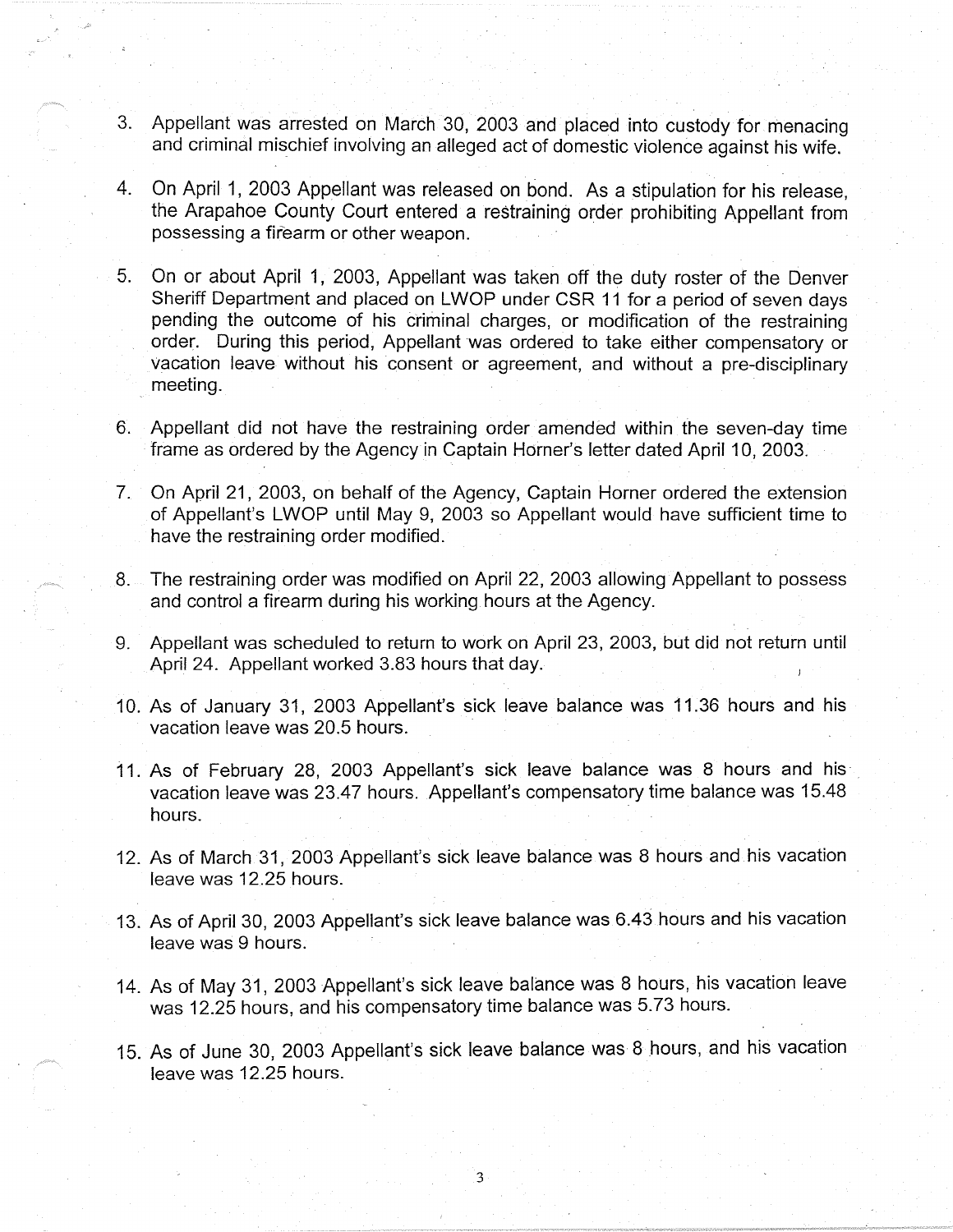The Hearing Officer further finds as follows based on the stipulated exhibits:

16. Appellant's total LWOP time was 125.73 hours (Appellant's Exhibit C).

17. Appellant timely grieved and appealed the Agency's action.

## **DISCUSSION**

# **1. Burden of Proof.**

The burden of proof is typically on the "proponent of the order." The "proponent of an order" is the person who brings the action in question. Velasquez v. Dept. of Higher Education, P. 3d \_, WL 22097754 (Colo. App. 2003). Although in disciplinary actions the burden of proof is on the Agency to show cause for an action against an employee, a technical disqualification or other administrative action is not specific to an employee's conduct or performance. Id; Department of Institutions v. Kinchen, 886 P.2d 700 (Colo. 1994).

There is a presumption of "validity and regularity" in administrative actions. See, Garner v. Colo. State Dept. of Personnel, 835 P.2d 527 (Colo. App. 1992); The "proponent" of a challenge to an administrative action bears the burden to prove the administrative action was not valid or regular. Id.; see also, Kinchen, above. The proponent must prove that the Agency's action was arbitrary, capricious and/or contrary to rule or law. See, Renteria v. Colo. State Dept. of Personnel, 811 P.2d 797 (Colo. 1991 ).

In Lawley v. Dept. of Higher Education, 36 P.3d 1239 (Colo. 2001), the Colorado Supreme Court specifically restated that the arbitrary or capricious exercise of discretion by an administrative agency can arise in only three ways:

"(a) By neglecting or refusing to use reasonable diligence and care to procure such evidence as it is by law authorized to consider in exercising the discretion vested in it. (b) By failing to give candid and honest consideration of evidence before it on which it is authorized to act in exercising its discretion. (c) By exercising its discretion in such manner after a consideration of evidence before it as clearly to indicate that its action is based on conclusions from the evidence such that reasonable [persons] fairly and honestly considering the evidence must reach contrary conclusions."

Lawley, above at pp. 37-38, quoting Van DeVeght v. Board of County Comm'rs, 98 Colo. 161, 55 P.2d 703 (1936).

In this case, Appellant posits that the Agency's placing him on involuntary LWOP for 125. 73 hours, while he sought a modification of his restraining order, was a de-facto suspension, and is therefore really a pretext for discipline. He argues that the burden of proof should be on the Agency to show cause for the disciplinary action.

4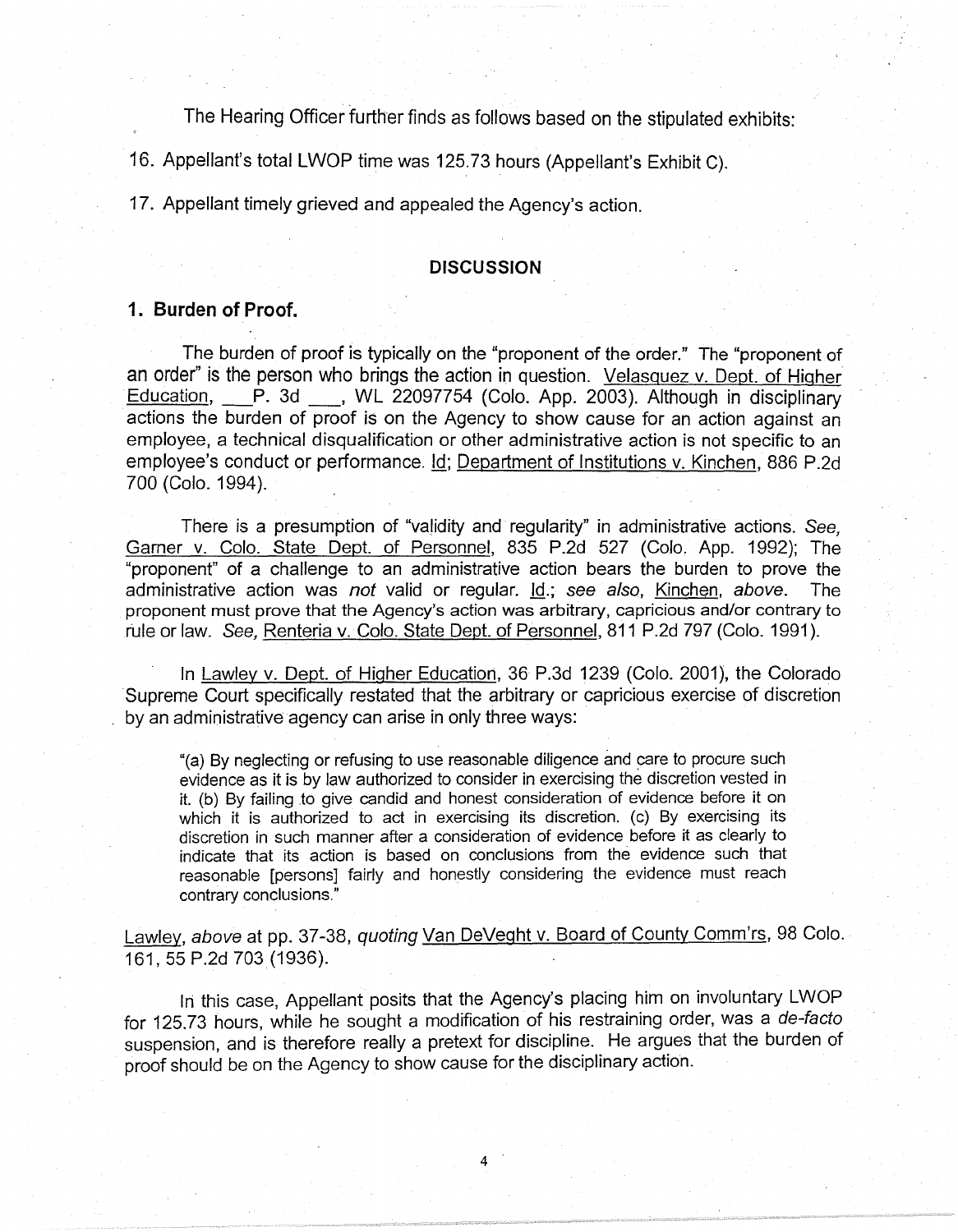The Agency asserts it took this action under CSR 11-10, which states as follows in relevant part:

Leave is any authorized absence during regularly scheduled work hours that has been approved by proper authority. The following types of leave are officially established and shall be in effect unless otherwise provided by ordinance:

... 7) Leave Without Pay...

The Agency asserts that an action· under this rule is administrative in nature, placing the burden on Appellant to rebut the presumption of validity by showing the action was arbitrary, capricious, or contrary to rule or law.

The Hearing Officer finds that the burden of proof in this case lies with Appellant for two reasons. First, the Agency has pursued this action from an administrative standpoint from the beginning. As set forth in the above case law, the presumption of validity in administrative actions places the burden on Appellant, to prove his assertion that the action was a pretext to avoid the regulatory due-process protections afforded under the CSR rules.

Second, while a suspension is a disciplinary action requiring the Agency to show cause, this was only one of the theories Appellant argues. Appellant alternatively asserts that this should have been handled as a disqualification. However, disqualification is a non-disciplinary administrative action, again creating a presumption of validity in the Agency's action.

Therefore, the burden of proof is on Appellant to show by a preponderance of the evidence that the Agency's action was arbitrary, capricious, or contrary to rule or law.

### **2 .. The Agency's Motion for Summary Judgment is Denied.**

The Agency argues that it is entitled to Summary Judgment in its favor. Summary Judgment is an extreme remedy that is only appropriate when there are no genuine issues of material fact and the moving party (the Agency in this case) is entitled to judgment as a matter of law. See, Vu, Inc. v. Pac. Ocean Marketplace, Inc., 36 P.3d 165; (Colo. App. 2001); Lazy Dog Ranch v. Telluray Ranch Corp., 948 P.2d 74; (Colo. App. 1997). For the reasons set forth below, the Hearing Officer concludes the Agency is not entitled to a judgment in its favor as a matter of law. The Agency's Motion is therefore denied.<sup>1</sup>

In addition, although the Agency argues there are no genuine issues of material fact and it agreed to stipulate to the facts in this case, it included facts not stipulated by Appellant in its Opening Brief. The Agency's argument that it is entitled to judgment in its favor relies in part on Appellant's own bad behavior. The additional facts in the Agency's Opening Brief are material to this issue. Since these facts were not stipulated, the Hearing Officer cannot conclude there are no genuine issues of material fact in dispute.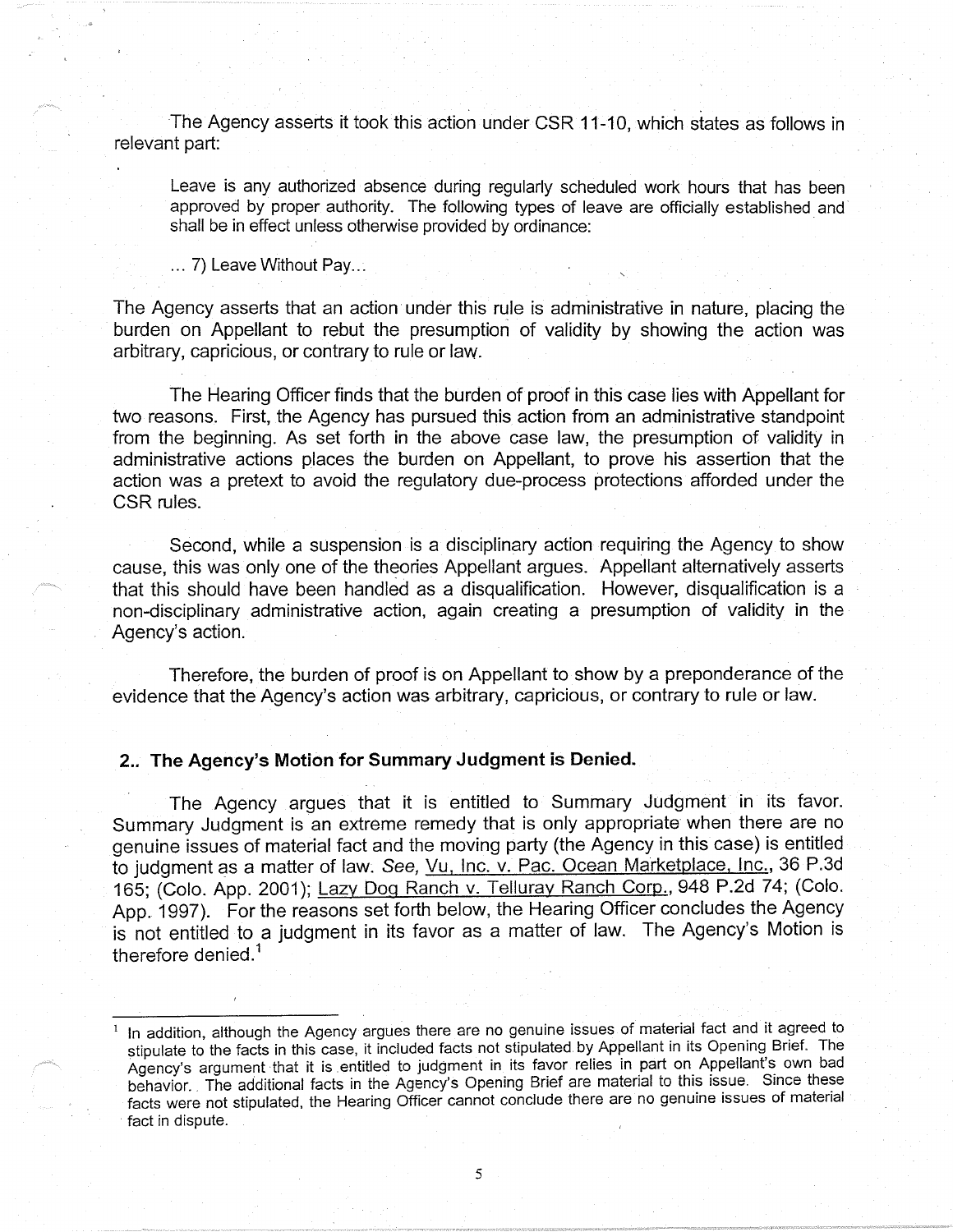# **3. Appellant has shown that the Agency's action was arbitrary, capricious and contrary to rule and law.**

# a. The Agency's action impacted Appellant's pay, giving rise to the due **process protections of a pre-deprivation proceeding.**

The Hearing Officer concludes that depriving Appellant of 125.73 hours of pay gives rise to his due process right to a pre-deprivation proceeding for the following reasons.

Procedural due process imposes constraints on governmental decisions that deprive individuals of "property interests" as defined in the Due Process Clause of the Fourteenth Amendment. Mathews v. Eldridge, 424 U,S. 319, 332, 47 L. Ed. 2d 18, 96 S. Ct. 893 (1976). An employee has a property interest to continued employment, requiring due process to be provided before any action is taken affecting the employee's pay, status or tenure. Cleveland Board of Education v. Loudermill, 470 U.S. 532 (1985); see, Kinchen (above).

Property interests, of course, are not created by the Constitution. Rather they are created and their dimensions are defined by existing rules or understandings that stem from an independent source such as state law--rules or understandings that secure certain benefits and that support claims of entitlement to those benefits."

Board of Regents v. Roth, 408 U.S. 564, 577, 92 S.Ct. 2701, 2709, 33 L.Ed.2d 548 (1972).

The United States Supreme Court's ruling in Gilbert v. Homar, 520 U.S. 924 (1997) establishes that unpaid suspensions give rise to due-process protections. In that case, a university police officer was arrested on August 26, 1992 at the home of a friend he was visiting at the time of the raid. The officer was charged with a· drug-related felony. The Agency summarily. placed him on unpaid suspension without any predeprivation proceedings pursuant to a state Executive Order, 4 Pa; Code § 7.173 (1997), mandating suspension without pay upon the filing of felony charges against an employee. The criminal charges were dismissed on September 1, 1992. However, the university continued with its own investigation. It determined to follow through with disciplinary action, and held a prompt post-deprivation meeting with the employee. Effective September 23, 1992 (less than a month after the suspension) the university elected to demote the officer to the position of groundskeeper with back pay to the date of September 1.

The employee filed suit, arguing that his suspension without any prior hearing violated his due process rights. The United States Supreme Court disagreed, and explained as follows:

This Court has recognized, on many occasions, that where a State must act quickly, or where it would be impractical to provide predeprivation process, postdeprivation process satisfies the requirements of the Due Process Clause ... (Citations omitted.)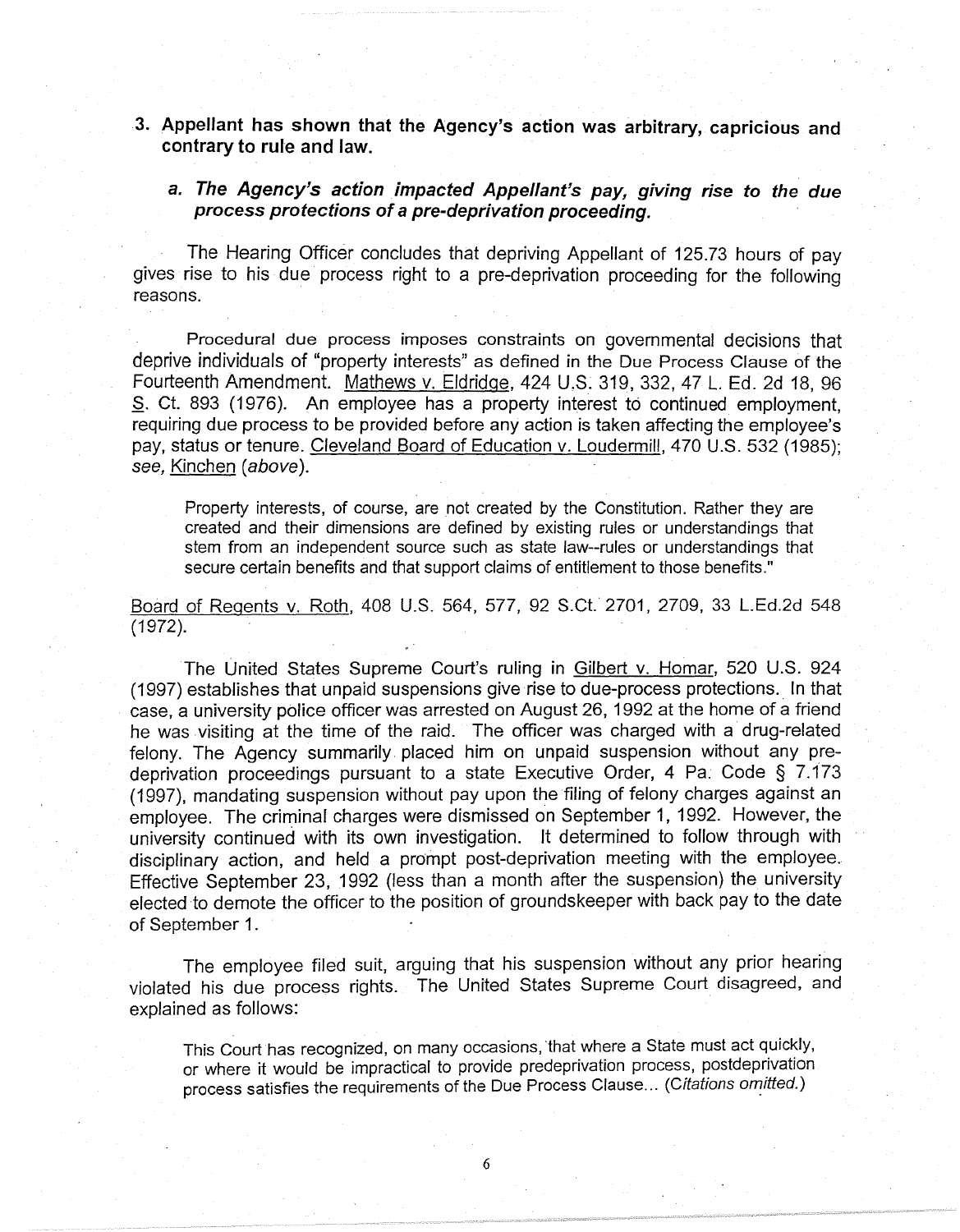Id. at 930. The Supreme Court continued, saying:

[I]n determining what process is due, account must be taken of "the length" and "finality of the deprivation." (Citation omitted.) ... respondent faced only a temporary suspension without pay. So long as the suspended employee receives a sufficiently prompt postsuspension hearing, the lost income is relatively insubstantial (compared with termination)...

Id. at 932 (emphasis in original.) Thus, the Supreme Court found that the absence of pre-deprivation proceedings was not a violation of due process only because the agency's rules provided for an investigation and a prompt post-deprivation meeting on the incident giving rise to the summary suspension.<sup>2</sup> The agency's rules further required a restoration of pay lost for the suspension in the event the employee is exonerated.

The Agency argues that this case is neither a disqualification nor a disciplinary action because it initiated neither of these pre-deprivation proceedings. However, the Agency's failure to undertake such proceedings does not determine the legal nature of the· action. On the contrary, it is the nature of the action which determines the necessity of the proceedings. Based on the Supreme Court's reasoning in Gilbert v. Hamar, the Hearing Officer concludes that the impact on Appellant's pay gives rise\_ to due process protections he is afforded under the CSR rules. (See, Board of Regents v. Roth, above). Yet here, Appellant was denied any comparable process, nor was the pay he lost ever restored. The Agency further cannot claim that the deficiencies in its procedures are cured by this appeal to the Hearings Office, given the nine-month lag from the time of Appellant's deprivation to the time of this hearing. The Hearing Officer concludes that in the absence of any prompt due process as required by the United States Supreme Court in Gilbert v. Homar, Appellant's due-process rights were violated.

The Agency further responds that it gave Appellant the option of taking time from his leave bank to cover the period in question. The Agency alleges it was Appellant's fault he did not have enough time in his leave bank. The Hearing Officer is not persuaded that the Agency has a right to compel an employee to use up time he is

<sup>&</sup>lt;sup>2</sup> Notably, the Supreme Court continued that "the government does not have to give an employee charged with a felony a paid leave at taxpayer expense. If his services to the government are no longer useful once the felony charge has been filed, the Constitution does not require the government to bear the added expense of hiring a replacement while still paying him." Id. at 932. However, it is apparent in that case that there were no agency rules requiring the officer to be placed on paid leave pending exhaustion of pre-deprivation proceedings, as is the case in the CSR rules. On the contrary, there was an Executive Order under which a state employee was automatically to be suspended without pay "as soon as practicable after [being] formally charged with . . . a felony." Id. at 933, citing 4 Pa. Code § 7.173 (1997). Despite that the suspension was permitted under this rule, the Supreme Court found the suspension without a pre-deprivation hearing was not a violation of the officer's due-process rights only because of the prompt post-deprivation proceeding. The Court then remanded the case for a determination whether the officer's post-deprivation proceeding within one month was sufficiently "prompt" to satisfy his dueprocess rights, given the charges against him were dismissed seventeen days before the post-deprivation hearing. Finally, it is important to acknowledge that the officer's suspension in Gilbert v. Homar was admittedly disciplinary in nature, whereas the Agency in this case maintains its action was purely administrative.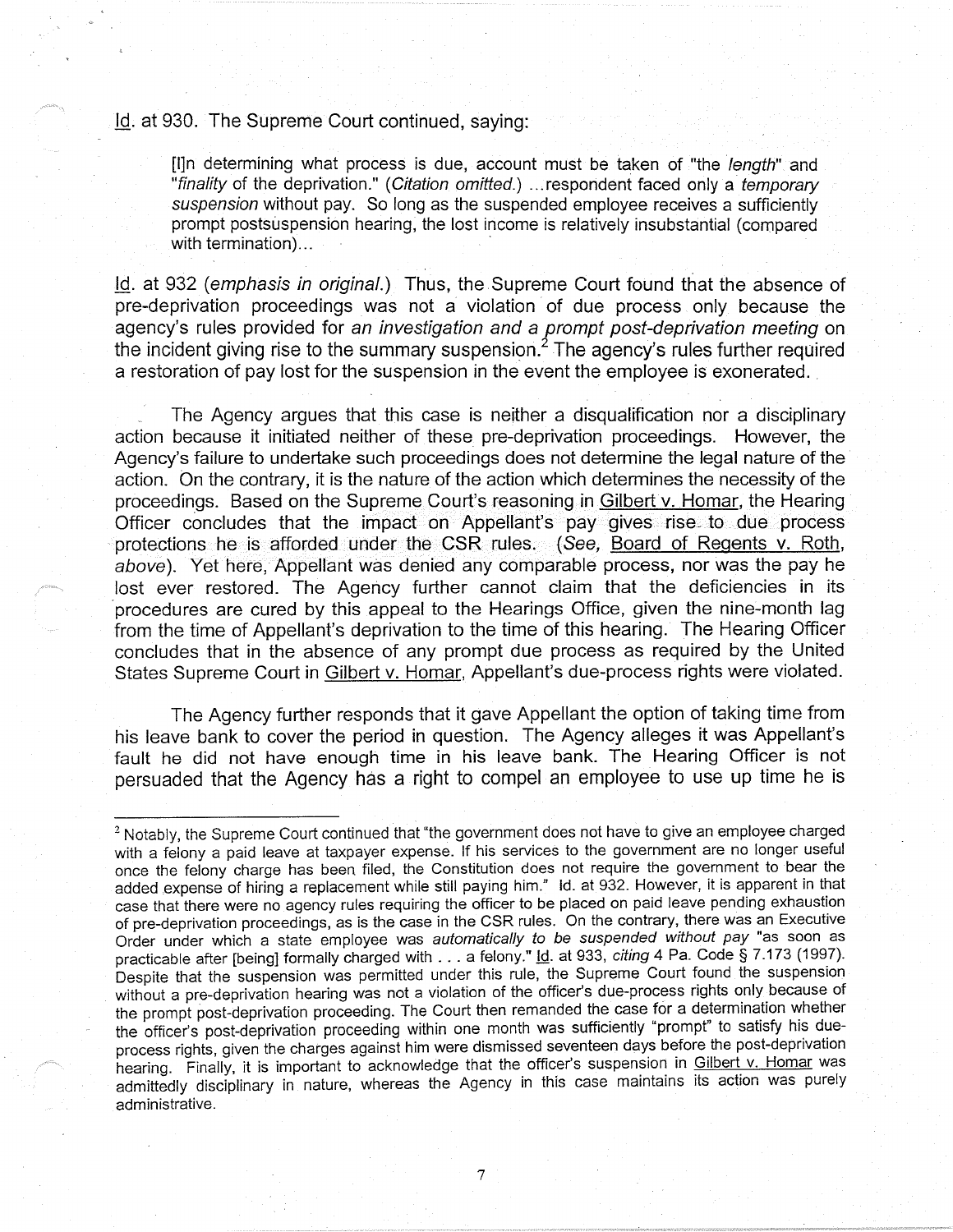entitled to accumulate and use for personal purposes, in order to cover compulsory leave without pay imposed by the Agency without any pre-deprivation proceedings. Even assuming such an action is permissible, the Agency knew Appellant did not have enough leave time accumulated, and therefore knew its offer was academic and impracticable. Further, there is nothing in the stipulated findings to substantiate the Agency's assertion that it was Appellant's fault he had insufficient leave time to cover the suspension. The Hearing Officer is unwilling to indulge negative inferences about why Appellant had insufficient leave to cover nearly a three-week period, particularly where the controlling case law shows this scenario is one requiring pre-deprivation (or prompt post-deprivation) proceedings.

## **b. The Agency's explanation that Appellant was disqualified requires that it undertake the pre-disqualification process.**

The Agency first argues that it took the action because Appellant was rendered "disqualified" by the restraining order prohibiting him from carrying a weapon. Under the CSR rules, there must be a pre-deprivation hearing before an employee can be "disqualified." Those rules are as follows in relevant part:

### Section 14-20 Disqualification

### 14-21 General

An employee shall be separated without fault, hereinafter called disqualification, if a legal... impairment or incapacity, occurring or discovered after appointment, prevents satisfactory performance of the essential functions of the position ...

#### 14-22 Grounds for Disqualification

An employee shall be disqualified if any of the following conditions occur:

... C. Licensure, certification and other legal requirements: When laws require a license, certification, or other authorization by a federal, state or local governmental entity to perform the duties of a position and the employee does not have the required authorization.

### 14-23 Procedure

The appointing authority shall follow the procedures for pre-disciplinary meetings before taking any action on the disqualification...

In turn, the procedures required for predisciplinary (and pre-disqualification) meetings are as follows:

Section 16-30 Pre-Disciplinary Notification of Contemplation of Suspension. Involuntary Demotion or Dismissal and Notice of Pre-disciplinary Meeting

A. When required.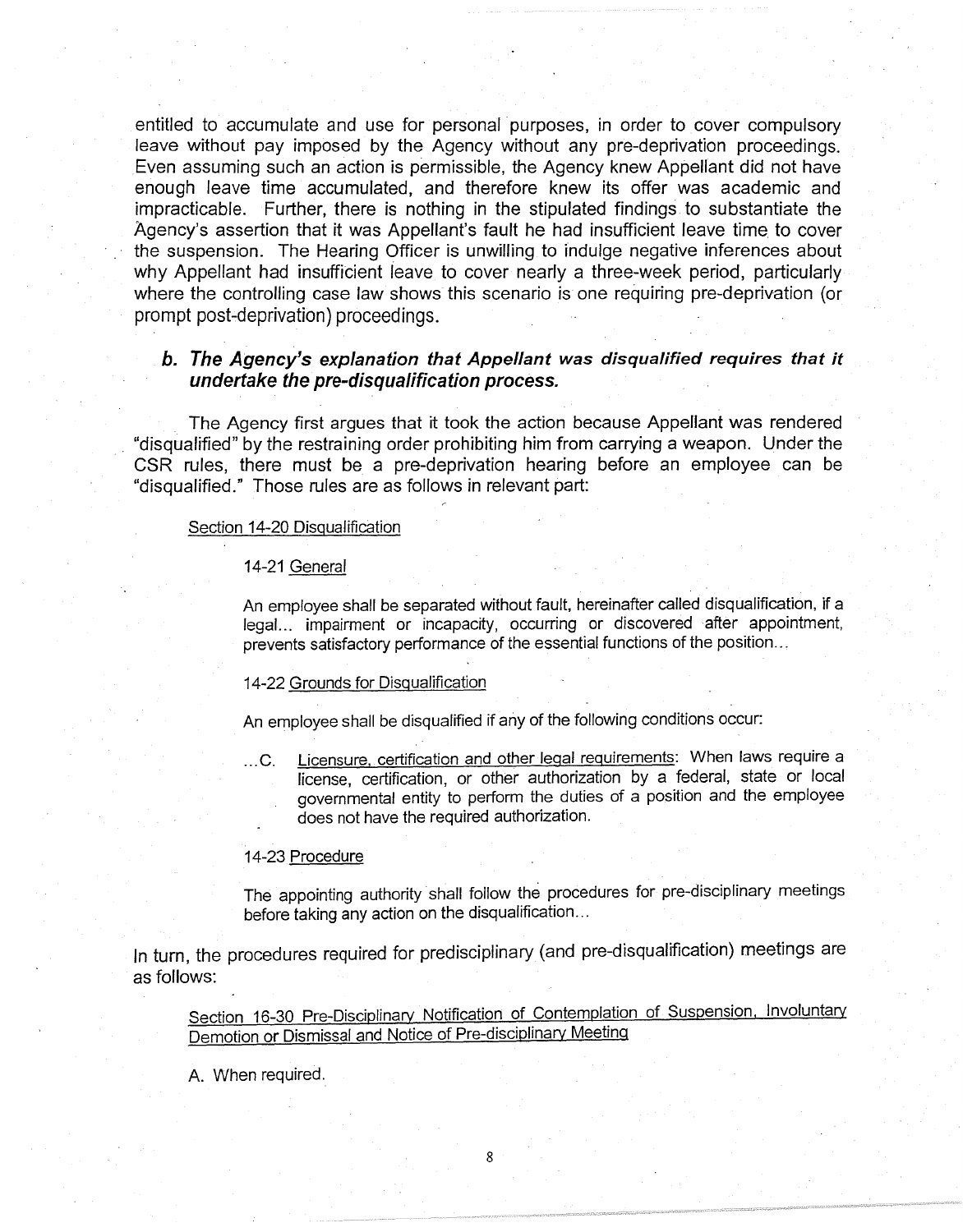Before an employee with career status is suspended, involuntarily demoted or dismissed, the appointing authority or designee shall hold a pre-disciplinary meeting ...

- B. The purposes of the pre-disciplinary meeting include the following:
	- 1) To allow the employee to correct any errors in the agency's information or facts upon which it proposes to take disciplinary action; and
	- 2) To allow the employee to tell his or her side of the story and present any mitigating information as to why the disciplinary action should not be taken .
- ...D. Employee must be given seven (7) calendar days notice of the pre-disciplinary meeting...
	- E. ... The notice of contemplation of disciplinary action and pre-disciplinary meeting shall contain the following.
		- 1. That disciplinary action is contemplated;
		- 2. The specific conduct or omission committed by the employee which the agency believes is in violation of ... applicable legal authority;
		- 3. The purpose of the pre-disciplinary meeting as described in Section 16-30 (b)...;
		- 4. The date, time and location of the pre-disciplinary meeting;
		- 5. That the employee is entitled to have a representative of his or her own choosing present at the meeting...

### Section 16-40 Disciplinary Action Following Pre-disciplinary Meeting

- A. When Taken: Disciplinary action based on the pre-disciplinary meeting and other pertinent information obtained by the appointing authority or designee shall be taken within fifteen (15) calendar days after the meeting...
- B. Written Notice of Disciplinary Decision.

A written notice of the disciplinary decision and the reasons for the disciplinary action being taken shall be given to the employee ...

Finally, CSR 14-23 provides the following option regarding leave for an employee unable to perform his or her duties while under contemplation of disqualification:

[A]n employee shall be relieved immediately of any duties requiring a license, certification, or other legal authorization if the employee lacks such license, certification, or other legal authorization. This change in duties shall in no way affect the employee's pay or classification prior to the completion of the disqualification proceedings.

(Emphasis added.) Only after these procedures are exhausted can the Agency take an action affecting an employee's pay. Yet in this case, the Agency's action deprived Appellant of 125.73 hours of pay, without the required pre-deprivation proceedings.

The Hearing Officer is mindful that it is undisputed the restraining order rendered Appellant disqualified because he could not carry a weapon. This might make the requirement to undertake disqualification proceedings appear superfluous. However,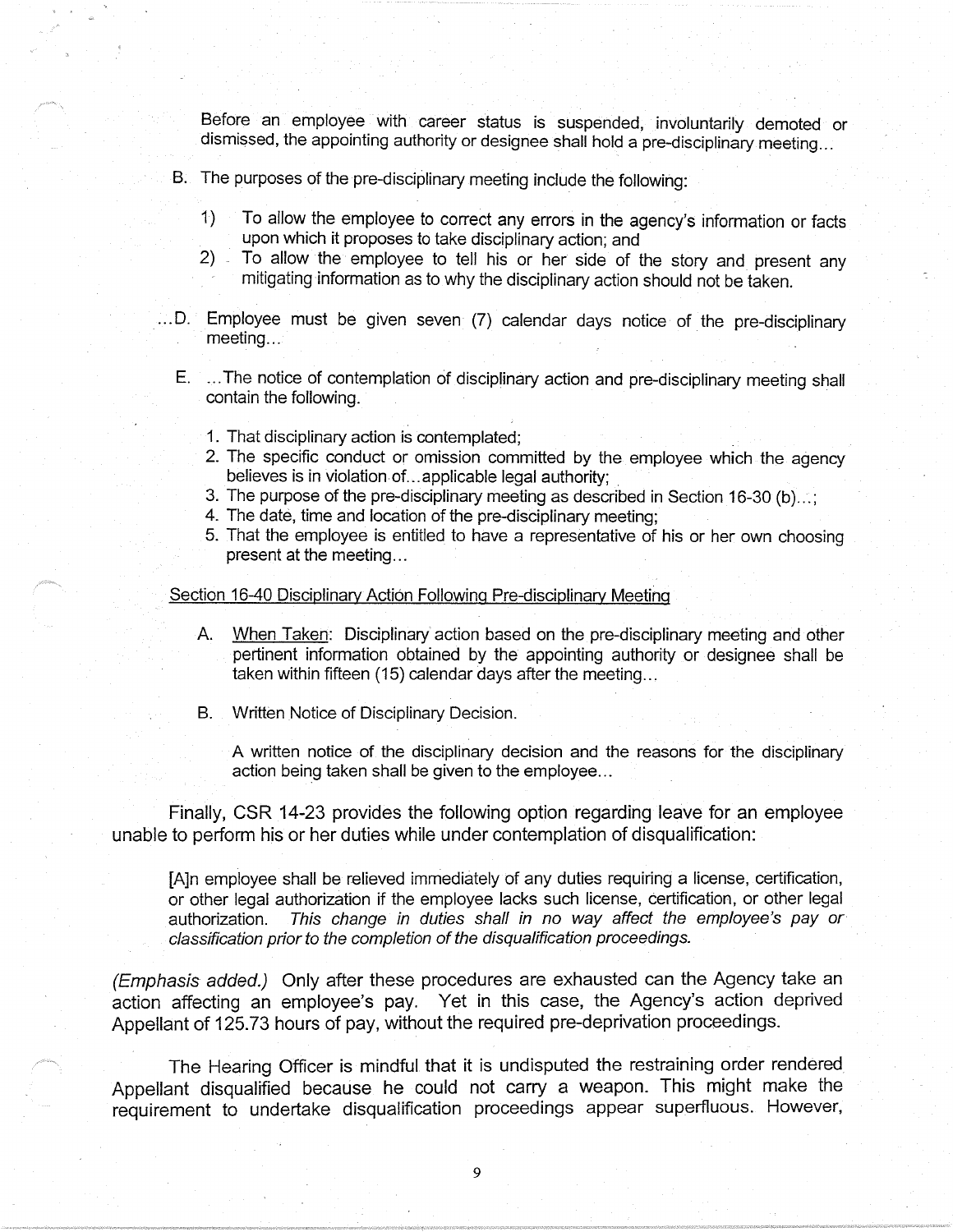under the rules and case law, once those proceedings have been created they are mandatory. See, Matthews v. Eldridge (above); Board of Regents v. Roth (above). Agencies cannot exercise their discretion and choose when to follow the rules and when not to. Moreover, the disqualification rules expressly contemplate the loss of licensure, certification or other legal requirements "without fault." See, CSR 14-21. Notice and an opportunity to respond gives the employee a chance to correct the alleged deficiency without regard to fault, before the disqualification becomes official, without loss of pay, status or tenure.

## **c. The Agency's argument that Appellant was disqualified by his own bad act makes the Agency's action disciplinary in nature, requiring a pre-disciplinary proceeding.**

The Agency claims that it was not required to engage in the disqualification proceedings because Appellant's was disqualified by his "own alleged criminal conduct." Agency's Exhibit 14; see, Agency's Opening Brief (pp. 4, 8). The Agency further asserts that Appellant "was unavailable for work due to his own actions" (p. 15) and that "awarding that Appellant paid time off... would essentially reward Appellant for his bad behavior" (p. 16) (emphasis added).

This argument must fail for two reasons. First, employees are entitled to predeprivation proceedings whether or not they are "at fault." Second, the Agency's justification is specific to Appellant's behavior or performance. Under CSR 16-10, 'The purpose of discipline is to correct inappropriate behavior or performance." In admitting Appellant's "bad behavior" was the justification for its failure to follow the required predeprivation proceedings, the Agency tacitly admits it has already judged Appellant guilty of the allegations forming the basis of the criminal charges.

It is a fundamental tenet of the due-process protections afforded under the Fourteenth Amendment that the accused is entitled to a presumption of innocence. The Agency cannot use Appellant's alleged inappropriate behavior to justify an action against his pay, and in the same breath claim the action is not disciplinary in nature. The Agency's action is punitive by its own explanation, requiring that it undertake predisciplinary proceedings. Those proceedings are as follows:

### CSR 5-62 Employees in Career Status

An employee in career status

1) may be disciplined or dismissed only for cause, in accordance with Rule 16, Discipline...

\* \* \* \* \*

### Section 16-10 Purpose

... The disciplinary action taken must be consistent with this rule ...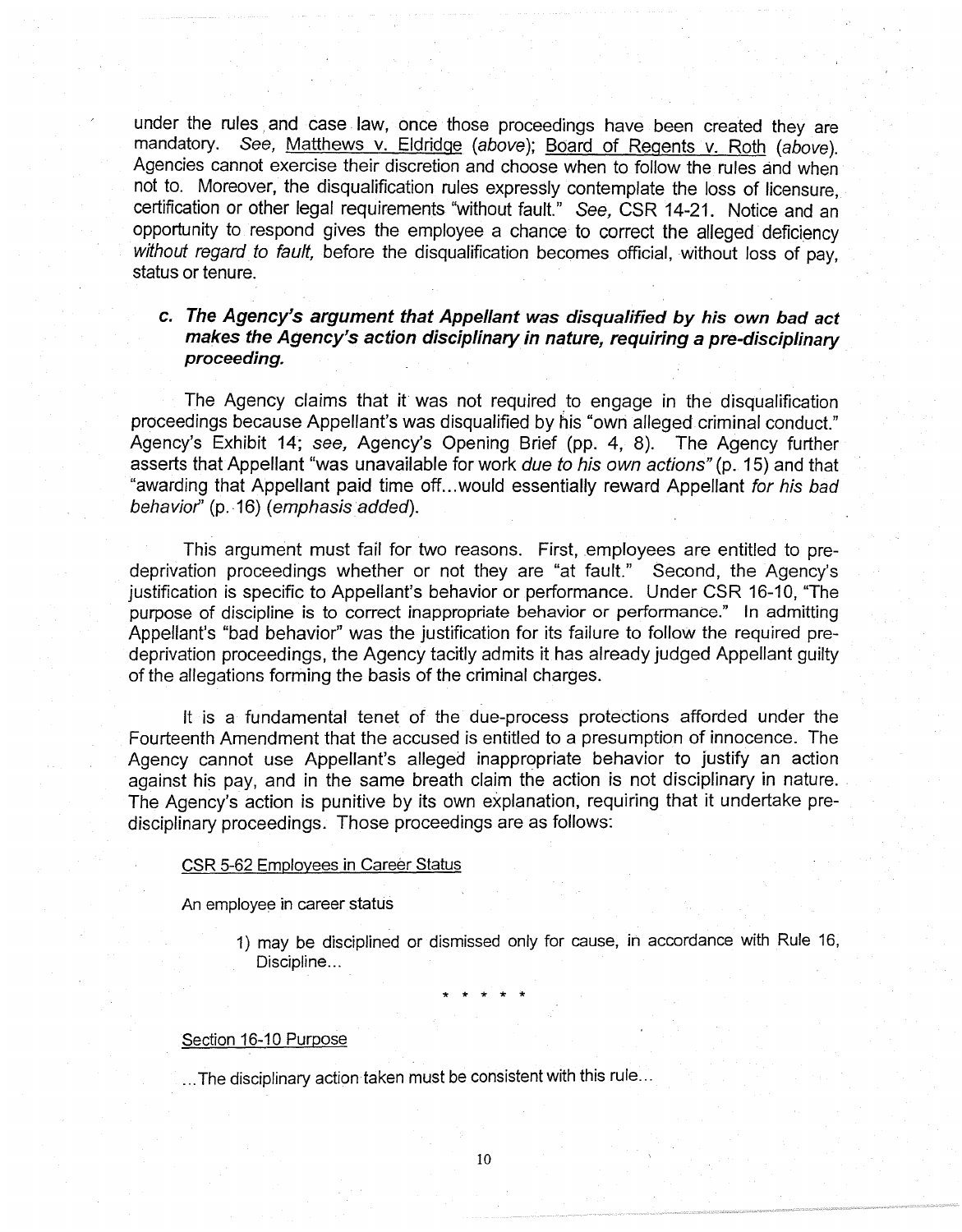### Section 16-20 Progressive Discipline

1) ... the disciplinary actions which an appointing authority or designee may take against an employee ... include:

... c) Suspension without pay...

### 16-55 Investigatory Leave With Pay

A. An appointing authority may place an employee on investigatory leave with pay pending an investigation of a possible rule violation or failure to meet standards of performance when it is determined by the appointing authority or designee that it is in the best interest of the City...

(Emphasis added). Finally, once again the Agency must follow all the procedures set forth , under CSR 16-30 and 16-40 (above), including notification to the employee that the Agency is contemplating disciplinary action, a pre-disciplinary meeting to give the employee an opportunity to respond to the charges, and notification of the Agency's decision. Only when these procedures are exhausted can the Agency take an action affecting Appellant's pay.

While the Agency has an interest in removing temporarily disqualified employees from duty to protect those employees and the public at large, the CSR rules set forth above clearly require pre-deprivation proceedings before the Agency can take an action with such a significant impact to Appellant's pay. The Agency's argument that it can erase due-process requirements by taking the action under CSR 11 must fail. The Agency's own reasoning leads to the conclusion that the action was either a disqualification or a disciplinary proceeding. Either way, the CSR rules and case law require the employee to be placed on paid leave pending the outcome of the predeprivation proceedings. Thus, the Agency's interest in removing the employee from duty is served under those rules.

The Hearing Officer concludes that Appellant has rebutted the presumption of validity in the Agency's administrative action. Appellant has shown the action was an attempt to avoid the regulatory due-process protections afforded to CSA employees. The Agency's action was contrary to the CSR rules and governing case law. In addition, to the extent the Agency relied on Appellant's conduct and presumed his guilt as a basis for its action, the Agency failed to use reasonable diligence and care to procure such evidence as it was required by law to consider in exercising its discretion. The action was therefore arbitrary and capricious. See, Lawley (above).

### **CONCLUSIONS OF LAW**

1. The Hearing Officer has jurisdiction to consider this case and render a decision.

2. The burden of proof is on Appellant to show the Agency's action was arbitrary, capricious, or contrary to rule or law.